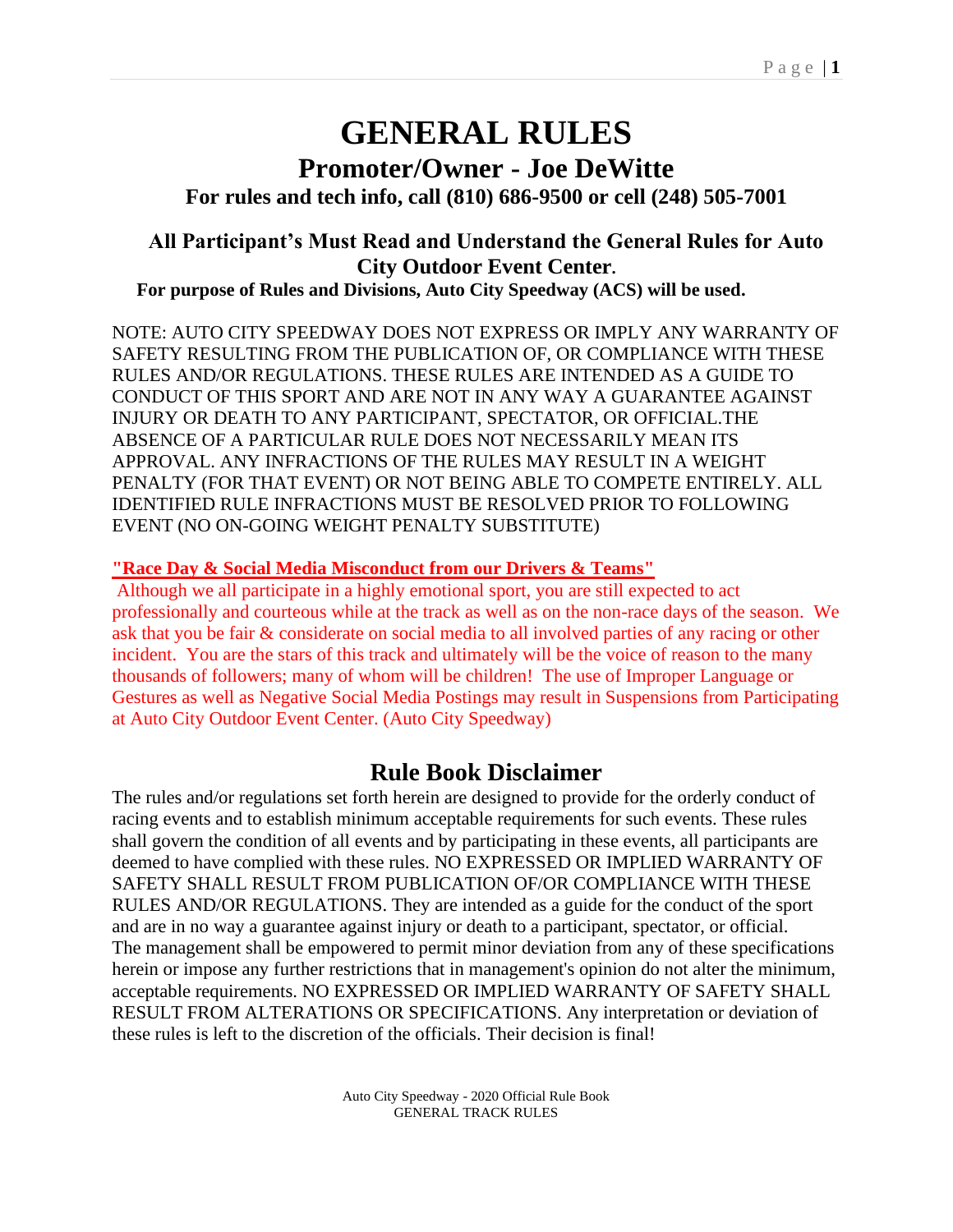# *PLEASE UNDERSTAND THIS SPORT IS DANGEROUS!*

# **SECTION 1 COMPETITOR LICENSE & REGISTRATION**

#### **1. GENERAL**

- **A.** All cars must be registered with the Auto City Speedway in order to compete. All drivers must secure a Race Car License from ACS in order to compete in any sanctioned event. Any car owner if different than the driver can register their car without securing a racecar license. The drivers must secure their own license. Temporary licenses (registration) may be secured for insurance or entry to pit area at designated events only.
- **B.** In the event multiple drivers are to use the same car in separate events. All drivers must be licensed and car must be registered prior to the event or the car will not be scored. All point & money awards are forfeited.
- **C**. Auto City Speedway will only issue licenses from their field office or Headquarters.
- **D**. ALL LICENSE APPLICANTS ARE SUBJECT TO APPROVAL The member to whom it is issued can only use the license. Any member who allows any other person to use or attempt to use his or her license in ANY manner shall be subject to disciplinary action.
- **E.** Each car MUST BE REGISTERED to either the owner or driver for tax purposes.  **No monies will be paid** until we have this information.
- **F.** 1099 tax forms will be issued to the **person designated on car registration**. (owner or driver). Driver must provide race car license in order to receive money awards.
- **G.** The driver or owner must declare the make, model & year of their racecar on the car registration form, prior to competing.
- . **H**. New or replacement license MUST be PURCHASED. This includes all "lost or destroyed cards" keep your cards in a safe place

## **2. RACE DRIVERS**

- **A.** All drivers must be of minimum age as directed and approved by insurance provider.
- **B.** Any driver may be required at any time to submit to physical examination/drug test whenever requested by Auto City Speedway officials.

## **3. CAR NUMBERS**

**A.** Auto City Speedway can/will assign car numbers by predetermined order and requested car number when possible. Speedway reserves the right to CHANGE car numbers at any time to avoid scoring problems.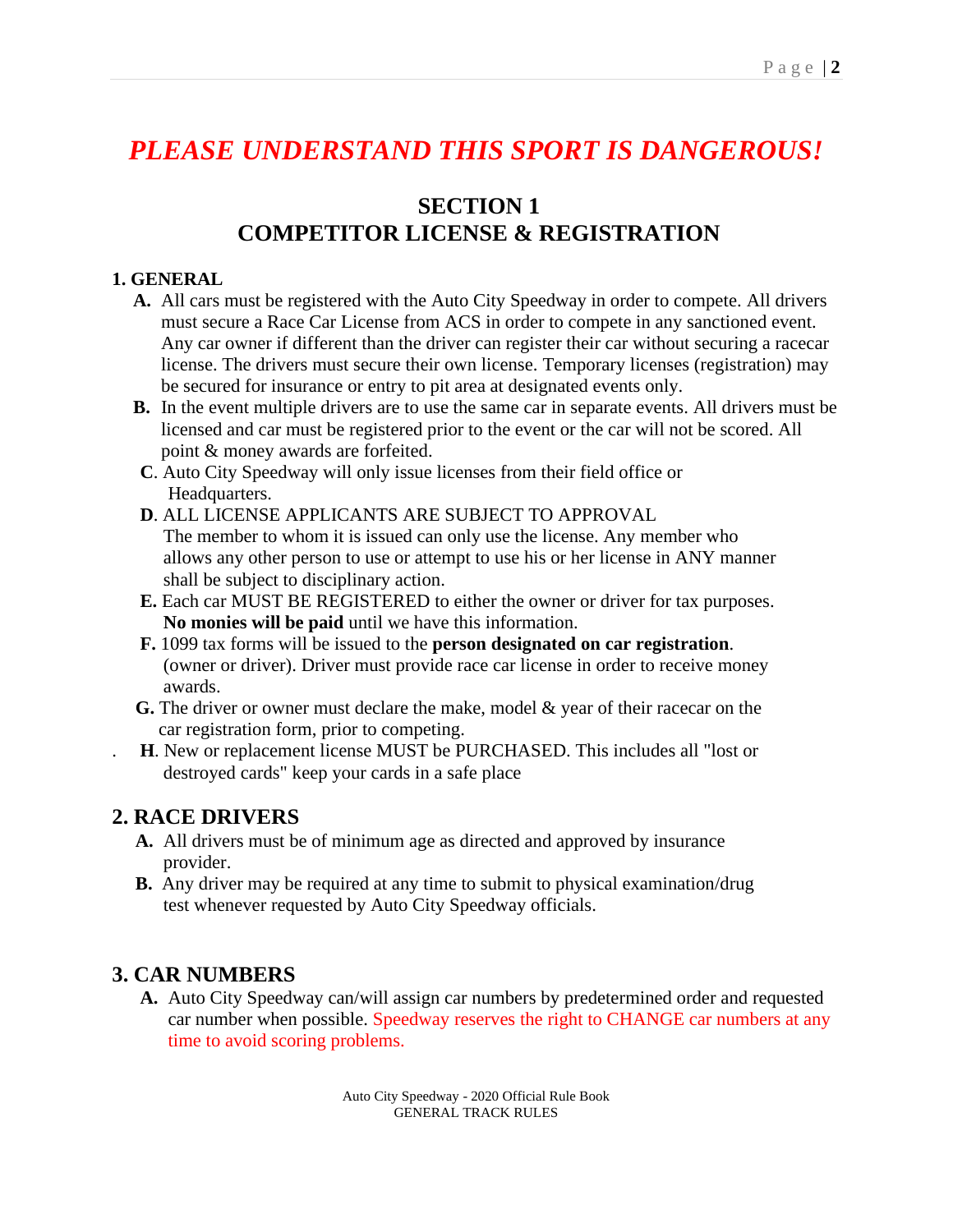**B.** Car numbers must appear on both doors 18" high with a min 2" stroke. Numbers must also appear on upper right corner of the windshield 6" tall and on the right rear bumper area. This will help scorers, flag man, and the spotters. **It is highly recommended to have roof numbers facing passenger door.**

## **SECTION 2 EXTRAORDINARY RULES**

Race Track events may occur under extraordinary conditions, subject to special rulings.

- **A**. Approval of special rulings MUST be secured from Auto City Speedway officials, pit steward, chief technical inspector and/or Auto City Speedway executive committee members, and shall be known to all competitors prior to race track event.
- **B. Purposely running into cars on the track after Checkered or Yellow Flag comes out,** will *cause you to lose all points and winnings for the night*. This is senseless & all drivers need to act professional enough to control your emotions.
- **C. Drivers are not allowed to exit their car while on the race track, "under any condition other than your car is on fire" unless directed by an Auto City Safety official. Exiting your car on a live track will cause you to lose all points and winnings for the night!**

# **SECTION 3 GENERAL REGULATIONS**

- **A.** Any injured or suspended member SHALL NOT participate in ANY event without approval. Auto City Speedway reserves the right to request a doctor's release at ANY time.
- **B.** No intoxicating beverages or controlled substances are to be consumed before or during events by ANYONE entering the pit area - NO TOLERANCE! **No Drugs will be tolerarate at any time on Auto City Speedway's Property! Anyone caught using, selling or having drugs will be subject to suspension.**
- **C.** AUTO CITY SPEEDWAY OFFICIALS RESERVE THE RIGHT TO REJECT OR ALLOW THE ENTRY OF ANY DRIVER OR CAR.
- **D.** Before entering the racing area, a release registration, and/or entry forms must be signed by all competitors. Entering racing area without approval of Auto City Speedway officials is prohibited.
- **E.** Abuse of any Auto City official and use of improper language at any time is strictly prohibited. Failure to abide by this rule may result in loss of points and/or cash fine or suspension.
- **F.** Cars shall be driven by ACS members holding a valid Auto City driver's license, except special events pre-approved by Auto City Speedway officials. ACS employees (volunteers) are subject to these same rules. Noncompliance is cause for dismissal of employee (volunteer).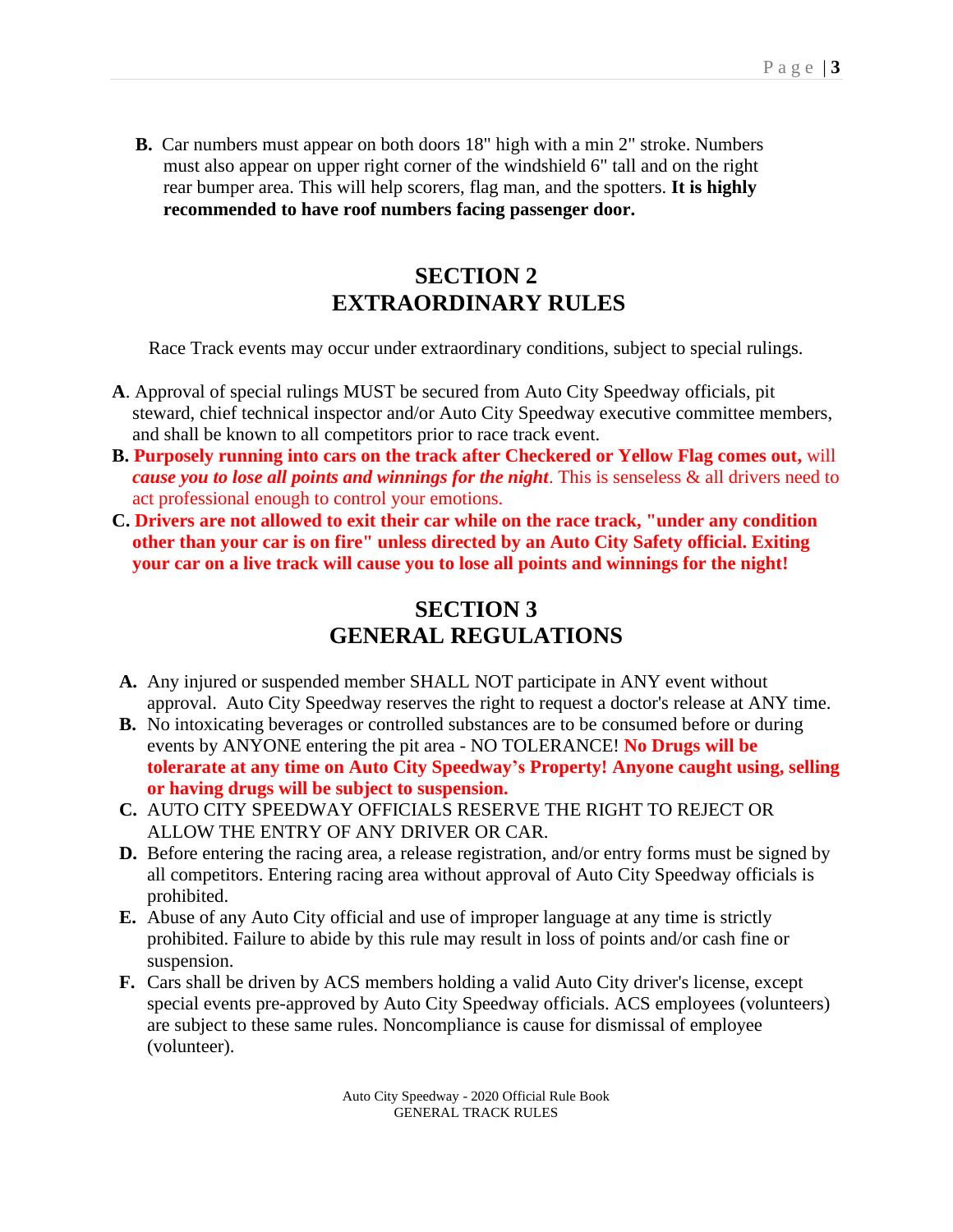- **G.** All pit entrants shall appear at track in acceptable attire. Anyone entering pit area MUST wear a shirt and shoes. For the interest of safety, we ask that closed -toed shoes be worn in the pit area. Sandel, flip-flops and such are not recommended and wears assume the risk
- *H.* Anyone (owner, driver, crew member) entering the **Scoring Tower** without permission during a race event, *will cause their car to lose all points and winnings for the night!*
- **I.** The drivers assume and accept responsibility for the actions of their pit crew and may be disqualified, suspended or fined for improper conduct.
- **J.** Drivers, owners, and/or mechanics shall have no claims against or cause of action for damages, expenses, or otherwise against Auto City Speedway or its officials or the Promoter, by reason of disqualification or damage to either car, driver or both. Drivers and/or Car owners are responsible for any parts falling off a car and damaging speedway or speedway patron's property. (Including cars not directly involved in a on track accident.)
- **K.** Any car may be inspected by Auto City Speedway officials. "AT ANY TIME"
- **L. Fighting on racetrack premises at any time is prohibited and subject to suspension and/or fine and prosecution, plus disqualification and loss of any winnings and points for the night.**
- **M.** There will be no dumping of petroleum products on speedway grounds. Containers for dumping are provided by speedway. Anyone found dumping said products on the ground, will be subject to fine and/or suspension.
- **N.** All used tires must be removed from the ACS property at the end of the racing event.
- **O. THERE WILL BE NO STOPPING** on the racetrack to contest any official decision. Anyone stopping may be disqualified from the race or evening. Use of improper language at any time is strictly prohibited. Failure to abide by this rule may result in loss of points and/or cash fine or suspension.

# **SECTION 4 GENERAL SAFETY & REGULATIONS**

## **ALL DIVISIONS ARE SUBJECT TO THE FOLLOWING**

 *It is your responsibility to check over your safety equipment, both what you put on your body as well as what you bolt onto your car.*

- **A**. Before any car may take part in a sanctioned race event, it is subject to inspection by ACS officials.
- **B.** The head or arm of any driver shall not extend outside the door of a closed body race- car while driven in any event.
- **C**. Starter (Flag man) must be at the flag stand before any race cars are allowed on the track for warm-up.
- **D**. Only one person shall occupy a car at any time, except with prior approval from management.
- **E**. At NO time, will non-competing members be allowed on track, across the track, or infield, unless with approval by ACS officials.
- **F.** Must have wrecker loops made with chain or cable on front and rear of racecar.
- **G.** There must be no lead ballast or weight of any sort mounted below the frame rails.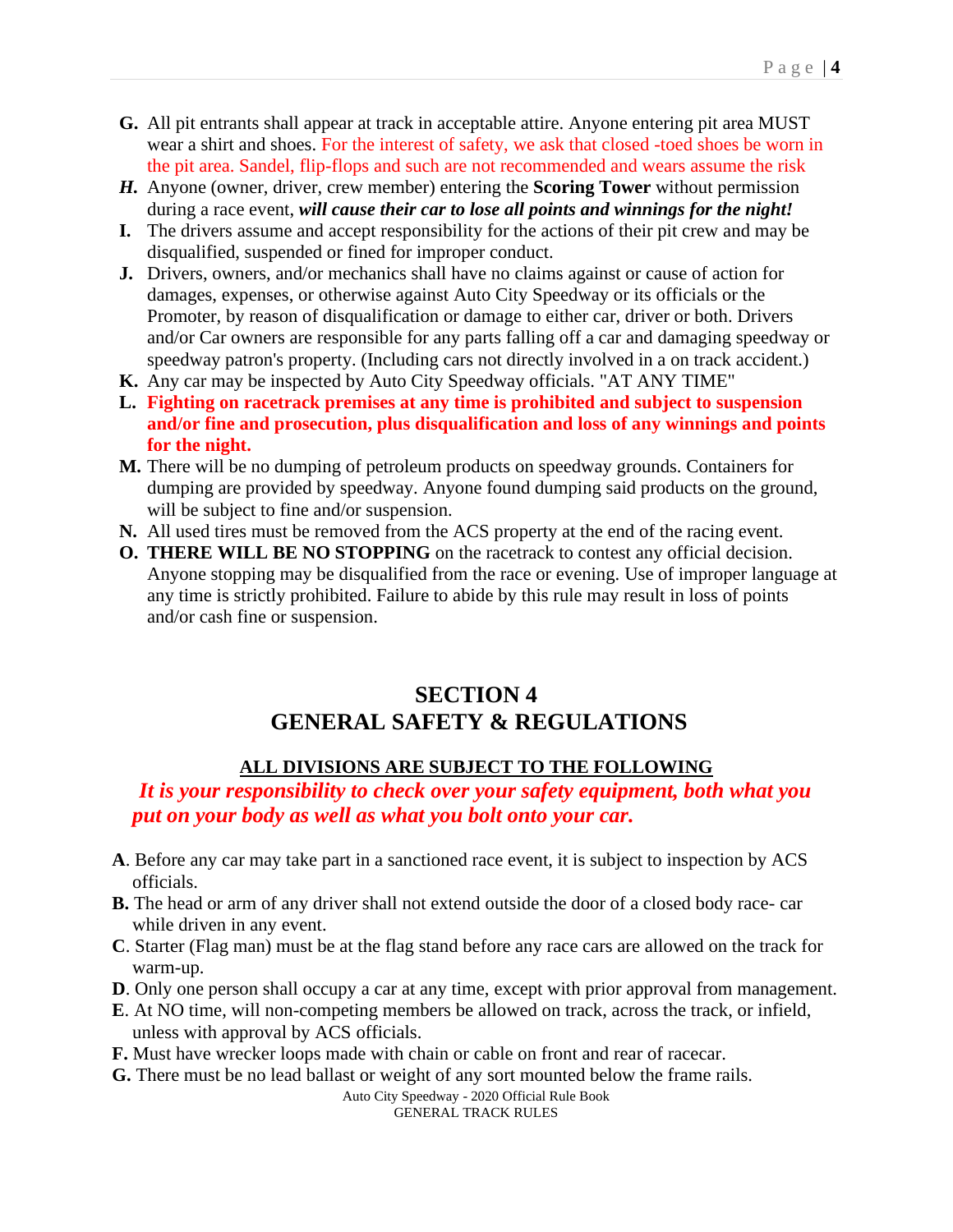- **H.** A driver's window net with a "Quick Release is Mandatory"
- **I.** Approved made for racing aluminum seat is mandatory, mounted inside the frame rails & ahead of the rear tire - secured to roll cage.
- **J.** A 5-or- 6- point harness with crotch strap, 3 years or less old is mandatory and must be securely mounted to roll cage.
- **K**. All drivers must wear a SFI approved fire-suit in good repair. **All helmets must be Snell SA approved.** Driver must wear fireproof gloves & neck devise of some kind (collar, Hans, Etc.). Fire-proof shoes are mandatory.
- **L.** A 2.5- pound fire extinguisher in working order must be securely mounted and within drivers reach - mandatory. B or C classifications OK. Halon systems are highly recommended.
- **M**. Fuel lines must never be mounted lower than the frame rails and never through the driver's compartment. If your car is deemed unsafe for any reason, you will not be able to race until the problem is fixed to Auto City's satisfaction.
- **N.** All bars within driver's reach must be padded with approved safety & fire rating.
- **O.** Quick release steering wheels are mandatory for all classes except enduro cars.
- **P.** Battery must be in trunk or under hood & strapped down by two 1" metal straps. May not be in driver's compartment. See class rules … "Electrical".
- **Q**. All fire safety items to be in good repair at all times.
- **R.** Battery disconnect switch behind driver seat or near front A-Pillar is mandatory, within easy reach of safety crews for all cars.
- **S.** All other required safety equipment & specifications are addressed in specific class rules.

# **SECTION 5 PRIZE MONEY**

- **A.** A guaranteed purse is posted for all scheduled Auto City Speedway races on Auto City Outdoor Event Center Web Site.
- **B**. The decision of officials in establishing the amount of prize money shall be binding on all members.
- **C.** The person bearing the car license shall receive all race money payable in race competition, unless other arrangements have been made in advance. Any money not picked-up on the race night will be available at payoff window for the following **2 weeks ONLY**. Auto City Speedway official in charge shall distribute the prize money. This shall apply to all weekly divisions. Prize money will be paid and reported on 1099 form at the end of the calendar year.
- **D**. There may be cases where prize money is dependent on the number of cars competing at a particular event/ in the event that happens, this will be discussed before your feature.
- **E.** Cars must cross the start-finish line, after initial green flag, to collect start money in any event. Figure -8 cars must cross 3 times.
- **F**. **Pit Passes must be purchased by all driver's to receive monies at the pay window…Anyone who gets paid at the pay window must have purchased a pit pass…this includes any sponsors, employees, other track official and or anyone that would normally get a comp pass..If we pay you, you must have paid for your pit pass. Any exceptions to this rule must be approved by the owner!**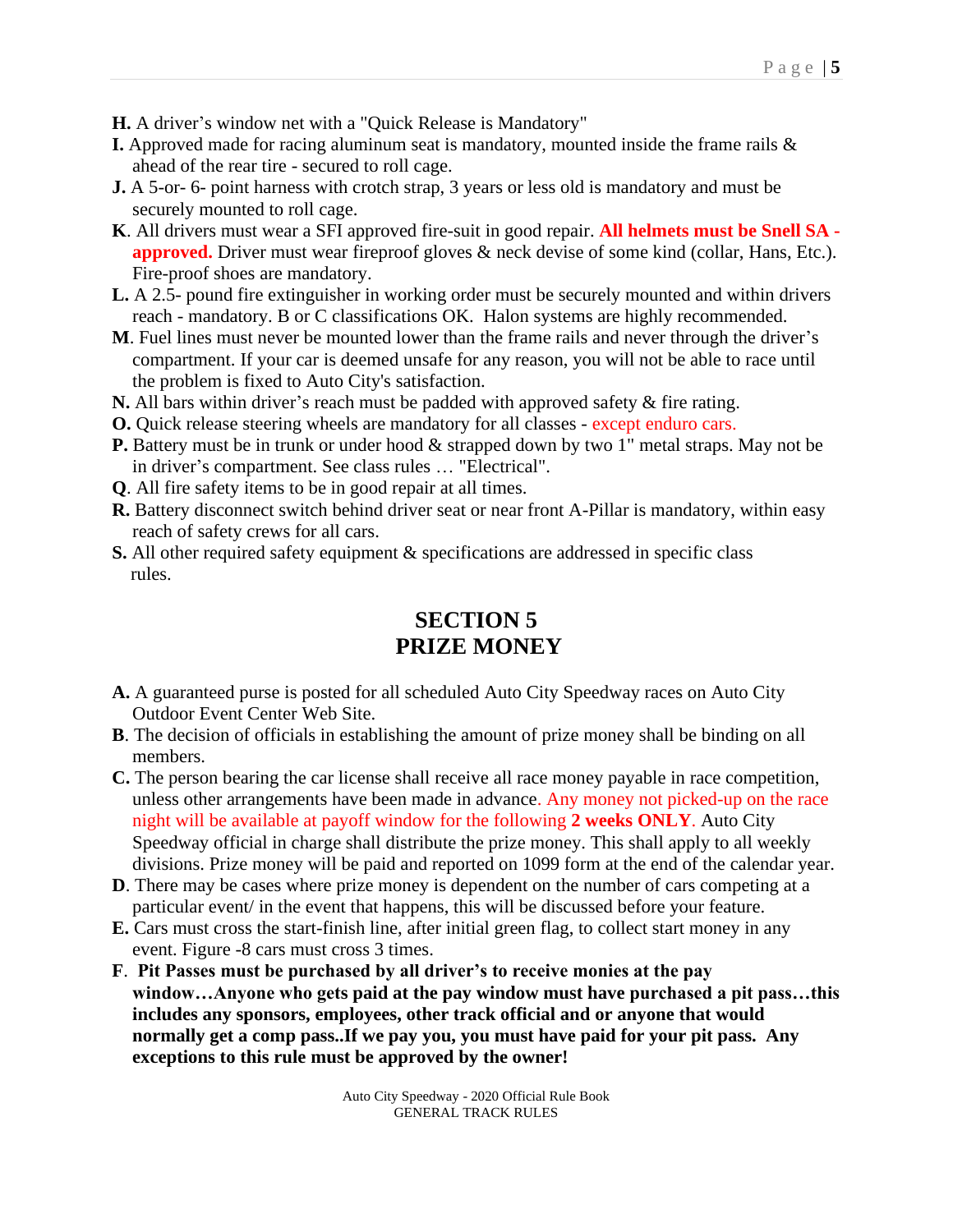## **SECTION 6 RACE PROCEDURE**

- **A**. Only one car, per class may be qualified by a driver, unless permission is secured from Auto City Speedway officials.
- **B**. A driver must compete in the car they qualified in only. Drivers will not be permitted a change of cars once racing has begun.
- **C**. Starting position will be determined by time trials, handicap point system, or order of registration and/or random draw. Method used will be agreed upon by Auto City Speedway officials and will be brought to driver's attention before race. A driver must compete in some type of preliminary, not limited to but may include practice, qualifying or races, to be eligible to start feature event. Officials may make exceptions to these requirements.
- **D.** Procedure for NO TIME TRIALS. Pole to last position will be in order agreed upon by track officials BEFORE event is run.
- **E**. All drivers must be ready to compete in the event in which they are scheduled. Any driver not ready to compete when called may be sent to the rear of the field at the discretion of the officials.
- **F.** Race may be started at starter/official's discretion once drivers have been signaled to be ready. Cars not in position shall start in the position, at the discretion of officials
- **G.** Whenever it becomes dangerous or unsafe to continue a race within the discretion of the starter or officials, a race can be stopped or declared final.
- **H.** When a race is stopped after the completion of a lap, cars shall line up in the order in which they were running at the completion of the last full lap, except those involved in the mishap, if any. Then those will start in the rear, of those not involved, and in their position according to distance traveled and order in which they were running at completion of last lap. Regardless of number of laps covered, this rule shall apply at all times, and in the event that enough laps have been completed for the race to be called finished, **drivers will be scored and paid for the positions they would have held on the restart**. This rule will not apply to figure 8 racing & novelty races.
- **I.** At least the leader shall cover the advertised laps of all races if possible.
- **J.** The prize money shall be paid to the winning drivers in those races completed if a race is halted due to rain or adverse conditions.
- **K.** When official decision of winning positions is made by track officials, all races are considered finished.

## **SECTION 7 INSURANCE REGULATIONS**

- **A.** No competitor will be allowed in the pit area until they have secured a competitor or pit permit and signed the release sheet for that race meet.
- **B.** Pit permits or arm bands are NOT transferable and anyone caught with an altered pit band will be disqualified and/or ejected and prosecuted to the fullest extent of the law for fraud.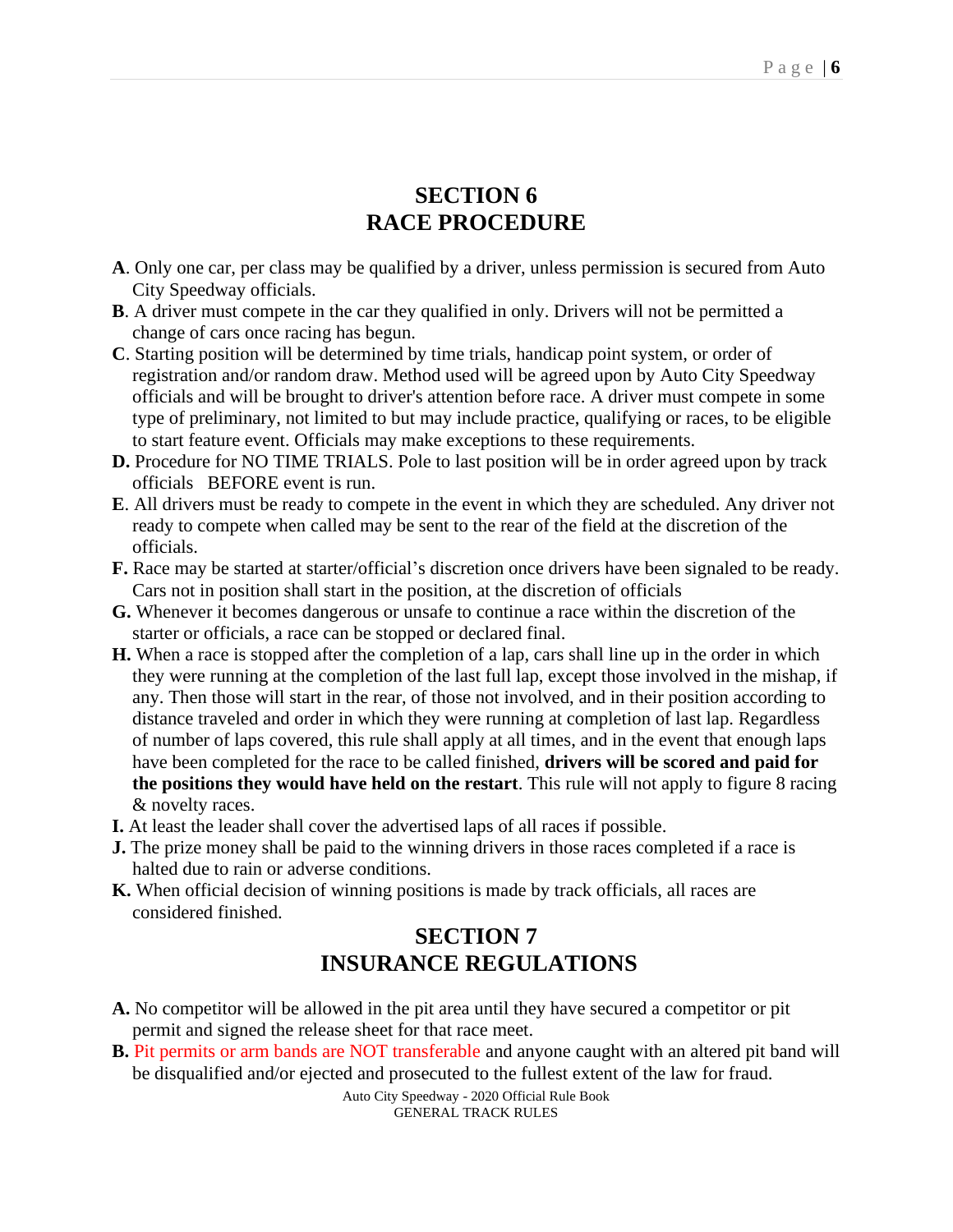- **C.** Any member returning to competition after injury must be deemed physically fit.
- **D.** Any individual involved in an accident while on Auto City grounds must report the accident within 24 hours or before leaving the premises.
- **E.** Any driver involved in an on-track accident where the car needs to be towed off the speedway, must stop by the ambulance to be checked out.

# **SECTION 8 OFFICIAL FLAG RULES**

#### **Any driver who does not obey the flag rules and/or lights will be subject to disqualification.**

- 1. Green: Start race.
- 2. Blue Flag/Yellow Stripe: Move over, the leaders are overtaking you.
- 3. Yellow: Caution, go slow and hold your position.
- 4. Red: Danger, race stopped; stop your car in a safe manner, no matter where you are on the track NOW!
- 5. Black: Pull off track for consultation.
- 6. White: One lap to go.
- 7. Checkered: End of race.

## **SECTION 9 PENALTIES**

- **A.** Violations of any Auto City Speedway rule or regulation or verbal abuse directed toward ANY track employee by a licensed member may result in disqualification, suspension and/or fine, or ejection.
- **B.** Failure to sign release and registration forms by driver, car owner, or crewmembers automatically disqualifies them and forfeits all prize money and points in the race.
- **C.** Any driver, car owner or crewmember and/or car may be expelled from the pit area and competition while under suspension and/or fine.
- **D.** Any driver, car owner or mechanic that takes part in ANY demonstration or fights on the track in the pits or surrounding premises before, during, or after a race, shall be subject to suspension and/or fine.
- **E.** Any driver, car owner or mechanic who fails to notify Auto City officials of any change in driver or permits a car to be driven in a race event by an unlicensed person shall be subject to suspension and/or fine.
- **F.** Actions of Auto City Speedway members considered to be detrimental to the sport or at ACS shall be subject to suspension and/or fine, or ejection.
- **G.** Abuse, assault or threat to do bodily injury by any driver, car owner or mechanic to ANY official or person serving under their orders shall be grounds for suspension and/or fine, or ejection.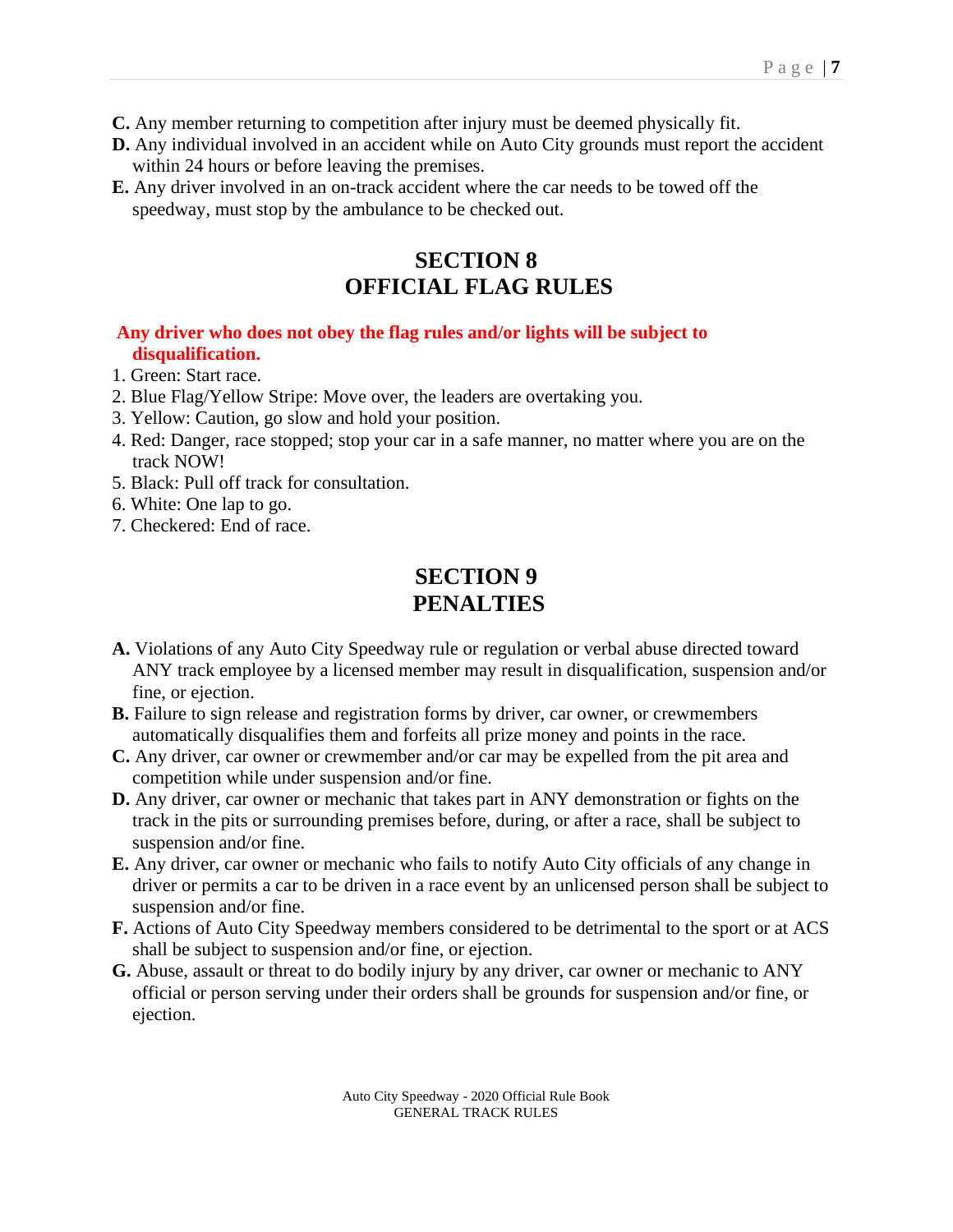#### **H.** AUTO CITY SPEEDWAY PROCEDURE FOR PENALTY OF PRIZE MONEY AND CHAMPIONSHIP POINTS REGARDING POST RACE INSPECTION AND OFFICIAL FINISHING POSITION

- **1**) Any and all championship points earned in race to be forfeited.
- **2)** No points and/or prize money will be transferred to another car or driver!
- **3)** Race finishing positions will move up if disqualification occurs due to post race Tech. inspection.
- **I. Squealers rule:** Any car owner, driver or crew member accusing another car of cheating or any other infraction, other than a safety issue, to an Auto City Official shall be subject to an immediate tear down of whatever car you are associated with. We have tear down and protest rules in place…use them!

## **SECTION 10 APPEALS & PROTESTS**

- **A.** Right to appeal is hereby given to an Auto City Speedway member who has been suspended for any infraction of rules, regulations or specifications. **Appeals may be denied at Speedway discretion.**
- **B**. Such appeal must be made within 5 days after notification and shall be in writing to Auto City Speedway office.
- **C.** The Auto City Speedway office or a board consisting of Auto City Speedway officials shall hear hearings.
- **D.** Decision made by Auto City Speedway on appeals shall be final.
- **E**. Competitor protests for alleged violations or infraction of rules, regulations and/or specifications as covered in the rules, must be filed by competitor within 10 minutes of completion of feature race.
- **F. Scoring of a race is not subject to a protest.**
- **G.** Protests of point totals must be made in writing to speedway office within 5 days of the posting of the point totals. If there is no protest in that time period the points will be considered correct and final.
- **H.** Protests & appeals of any nature must be accompanied by \$300 CASH bond and within the time period as specified in the rules and must be in writing.
- **I**. Auto City officials shall set up rules and regulations on all protests.
- **J**. Any person or persons against whom a pro-test is lodged shall have the right to file answers to the charges.
- **K.** Decisions by The Auto City Speedway executive committee, pit steward, and technical inspector shall be final on any and all protests.

# **SECTION 11 INSPECTION**

**A.** Any and all cars will be subject to inspections before, during, and after any event. **Drivers will be required to bring their helmets & neck brace to tech.**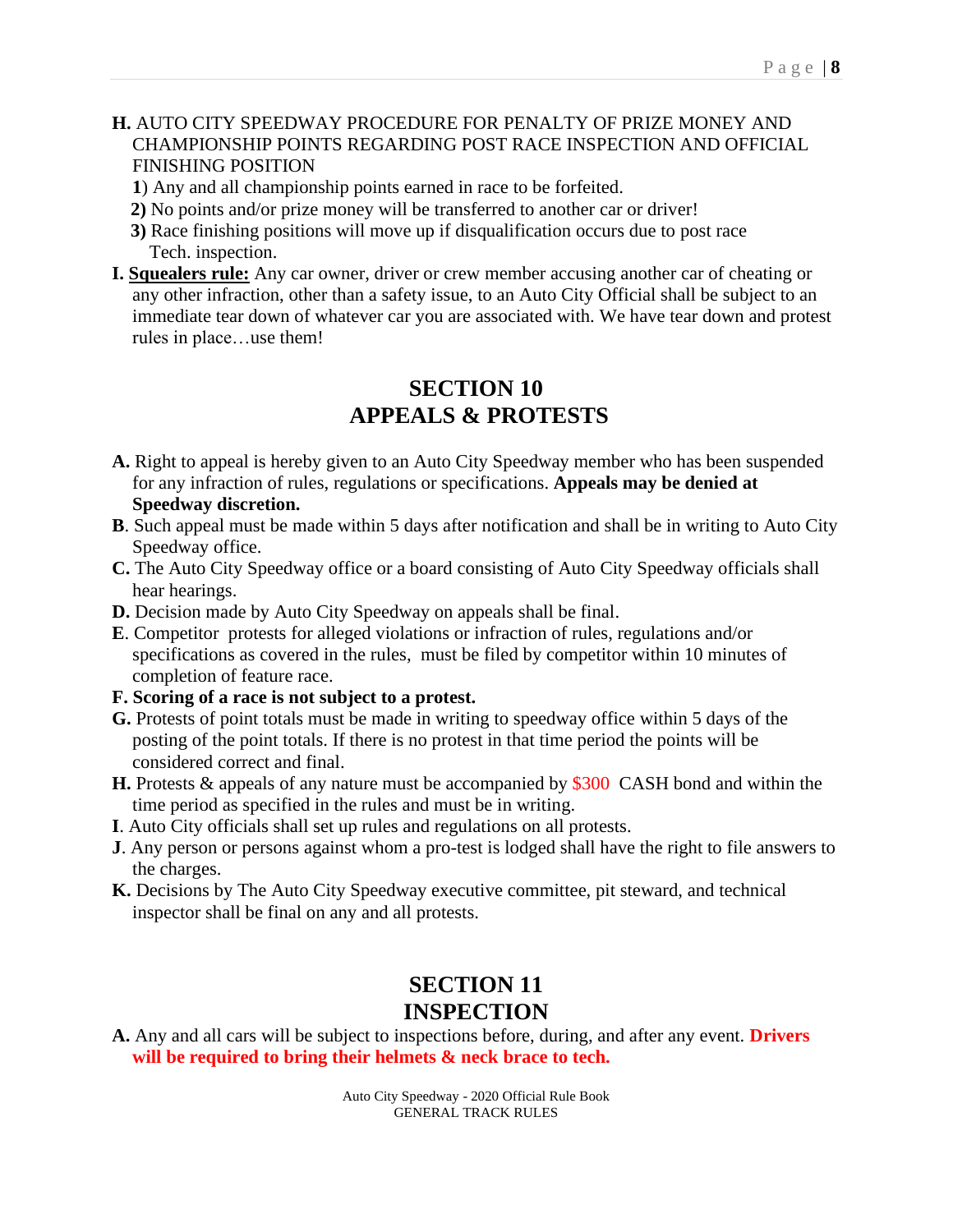- **B.** The Auto City official, in charge of the event, shall determine the method and type of car inspection, number of cars to be inspected and reserves the right to impound cars competing in that event.
- **C.** Auto City Speedway reserves the right to impound any car for inspection purposes. Refusal to comply with this request may end in the expulsion of the car, driver and owner or any of the three, fine and/or penalty.
- **D.** Auto City Speedway reserves the right to confiscate any part and/or equipment illegally used or found during an inspection. Refusal of driver or car owner to turn over illegal parts to the Auto City Speedway officials may result in suspension and the loss of all points from the beginning of the season.
- **E.** Auto City officials assume no responsibility for impounded cars, parts, engines, etc.
- **F.** Auto City Speedway reserves the right to set up an impound area and determine how many people are allowed in that area.
- G. At no time will anyone, driver, car owner, or pit crew member, approach the inspection area without the permission of the Auto City official in charge. Anyone ignoring this regulation may be subject to disqualification and/or fine.
- **H.** If in a pre-race inspection, after entering the pit area the day of a race, a racecar is deemed by the Auto City Speedway officials to be in non-compliance or disqualified.
	- 1) The car will not be allowed to qualify or compete until the proper corrections have been corrected.
	- 2) All corrections must be corrected on site in the pit area, when possible. No car will be allowed to leave & return to compete in the nights events without passing a Pre-race inspection.

# **SECTION 12 POINT RULES**

- **A.** Championship points will be issued at all regularly scheduled events at Auto City Speedway races and various other specials.
- **B.** To receive championship points, a driver must take the starting green flag. Cars may be required to display track sponsor or division decals on certain areas of their cars. Anyone not displaying these decals will not receive points or awards from the speedway. NO EXCEPTIONS.
- **C.** All prize awards, in the event of a tie, shall be pooled and divided evenly between the tied drivers.
- **D**. Auto City Speedway may establish rules and regulations for awarding of points and awards.
- **E.** All decisions by Auto City Speedway officials in establishing and awarding prizes, shall be final.
- **F.** Any postponed race, if rescheduled, shall be run on the same season points.
- **G.** Any tie for the championship at the end of the season shall be determined as follows:
- 1. NUMBER OF EVENTS ENTERED.
- 2. MOST VICTORIES
- 3. MOST FAST TIMES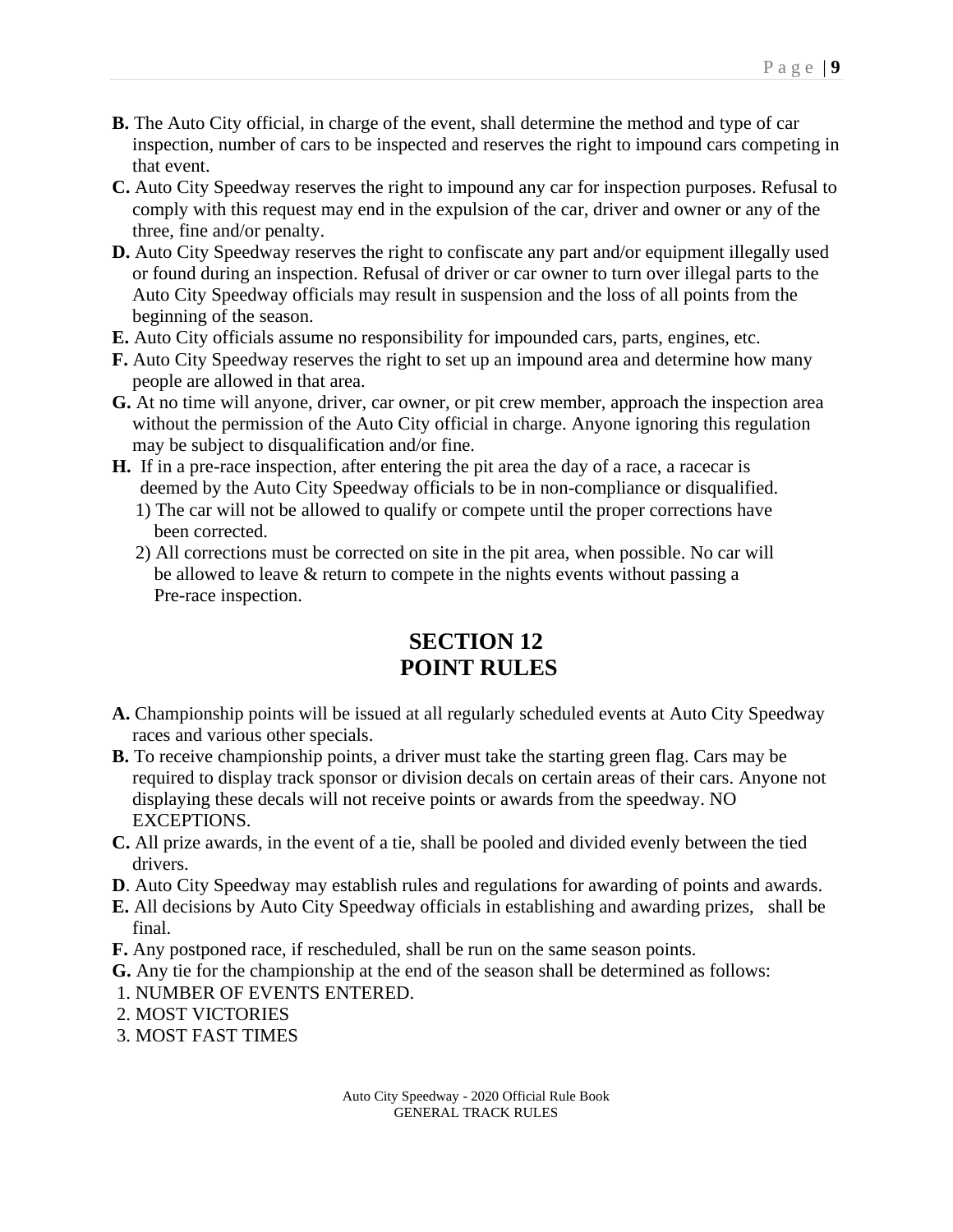**H.** All championship awards, will only be available at the Auto City Speedway Championship banquet or designated award ceremony. You are expected to attend the ceremony to receive awards, unless other arrangements have been made in advance.

## **SECTION 13 RAINOUT POLICY**

## *ALL OF THESE RULES PERTAIN TO A REGULAR RACE NIGHT, Including SPECIAL EVENT.*

#### **NEW RAINOUT 2022-Rainout Policy-Pit Bands**

A New Rainout policy/ or any reason we would have to cancel an event.

We are changing our rainout policy, because, as we get into weather/ reasons for cancellations, there are cost to all of us. For us, employees, ambulance, fuel, tires, food, insurance. In the event

we have to cancel before features, here is the new policy.

If races are canceled, you must retain pit bands for Any Credit**. NO CASH REFUND/CREDIT CARD SALES.** 

Once you have entered the back gate to the pit & started hot laps, this is considered like a (Test & Tune). Only  $\frac{1}{2}$  credit for that band will be given.

**Driver Only-** if you have qualified but not raced in your feature, you will be given  $\frac{1}{2}$  start pay next time your division races again, added to your purse. **No Credit** will be given on your band.

**Destruction Driver Only**-that have filled out Destruction form, but not raced in a Destruction feature will be given ½ credit for their band, next time at the track.

If features have started **No Credit** on any bands in the pit. Only what is said in above policy. Be sure to hang on to your band!

## **SECTION 14 GENERAL RACE RULES**

**A.** QUALIFYING - consists of 2 consecutive laps with the quickest of the 2 being your official time. If you can only make 1 lap that is the time you must stand on.

 **1)** If a car does not arrive at the track by the time qualifications end, every attempt will be made to place that car in the show. Auto City Speedway reserves the right to refuse that car owner and/or driver.

**2)** If a car arrives after their division has qualified, they may, at official's discretion be given 1 lap rather than the 2 laps other competitors have been given to qualify.

**B.** NONQUALIFIERS - will start at the rear of all heat and semi or consi races.

**C.** Any car allowed to leave the grounds for any reason & return for competition will not be allowed to qualify after all other qualifying is complete and must start at the rear of all events. Unless the car has been disqualified, then paragraph H in Section 11 ... (Inspections) apply.